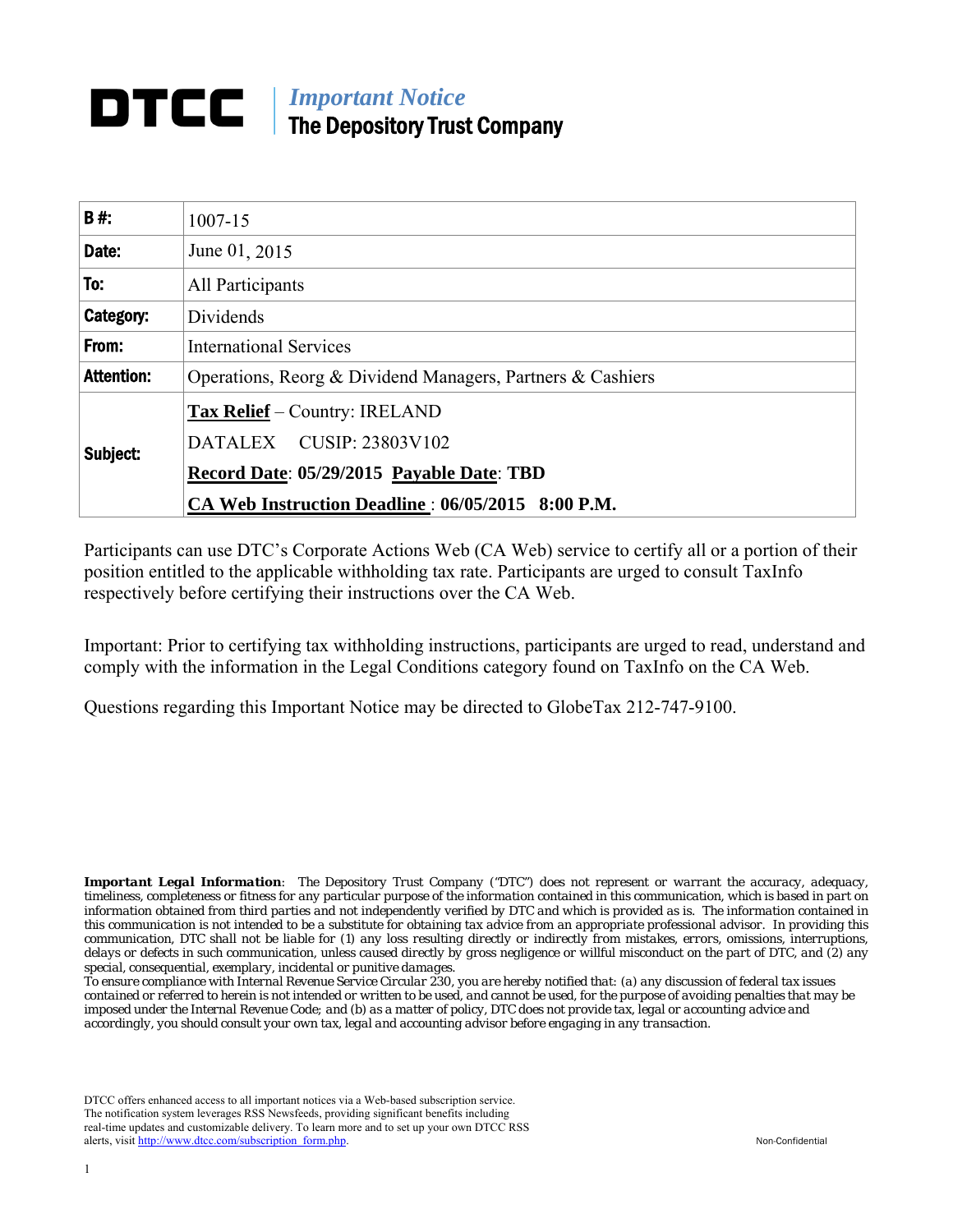

**DATALEX** has announced a cash dividend and BNY Mellon acts as Depositary for the Depositary Receipt ("DR") program.

Participants can use DTC's Corporate Actions Web ("CA Web") instructions tab to certify all or a portion of their position entitled to the applicable withholding tax rate. Use of these instruction methods will permit entitlement amounts to be paid through DTC. By electing, Participants agree to the Agreements, Fees, Representations and Indemnification below.

On DR Pay Date, all U.S. resident holders may elect to receive this dividend exempt from Irish withholding tax of 20% provided they meet certain criteria. Non-U.S. residents or U.S. residents who do not meet the criteria will receive the dividend net of the full 20% Irish withholding tax with the ability to reclaim as outlined in the Long Form Eligibility Matrix.

| <b>DIVIDEND EVENT DETAILS</b>                 |                   |  |  |  |  |
|-----------------------------------------------|-------------------|--|--|--|--|
| <b>COUNTRY OF</b><br><b>ISSUANCE</b>          | IRELAND           |  |  |  |  |
| <b>COMPANY</b>                                | <b>DATALEX</b>    |  |  |  |  |
| <b>CUSIP#</b>                                 | 23803V102         |  |  |  |  |
| <b>DEPOSITARY</b>                             | <b>BNY MELLON</b> |  |  |  |  |
| DR RECORD DATE                                | MAY 29, 2015      |  |  |  |  |
| DR PAY DATE                                   | TBD               |  |  |  |  |
| DR GROSS DIVIDEND<br><b>RATE ON PAY DATE</b>  | <b>USD 0.06</b>   |  |  |  |  |
| ORD GROSS DIVIDEND<br><b>RATE ON PAY DATE</b> | TBD               |  |  |  |  |
| <b>RATIO</b>                                  | 2 ORD : 1 DR      |  |  |  |  |
| <b>STATUTORY WHT RATE</b>                     | 20%               |  |  |  |  |

| <b>FEES &amp; DEADLINES</b>       |                                           |                                                                             |                      |         |                                |
|-----------------------------------|-------------------------------------------|-----------------------------------------------------------------------------|----------------------|---------|--------------------------------|
| <b>FILING</b><br><b>METHOD</b>    | <b>BATCH</b>                              | <b>CA WEB ELECTIONS</b><br><b>MUST BE MADE BY (ALL</b><br><b>TIMES EST)</b> |                      |         |                                |
| <b>RELIEF AT</b><br><b>SOURCE</b> | <b>PAYMENT ON DR</b><br>PAY DATE          | <b>VIA DTC</b>                                                              | Up to \$0.005 per DR | \$0     | June 5, 2015<br>(8:00 P.M)     |
| <b>LONG FORM</b>                  | POST-CA WEB<br>PROCESS:<br><b>ONGOING</b> | <b>VIA CHECK</b>                                                            | Up to \$0.01 per DR  | \$25.00 | December 1, 2019<br>(8:00 P.M) |

**Agreements, Fees, Representations and Indemnification of Participants and Beneficial Owners**

We hereby agree that this tax relief assistance service is wholly voluntary and discretionary and outside the terms and conditions of any applicable deposit agreement. We hereby accept and agree to pay the fees of BNY Mellon of up to \$0.005 per Depositary Receipt for Relief at Source, or up to \$0.01 per Depositary Receipt for the Long Form (with a minimum of \$25), and any other charges, fees or expenses payable by or due to BNY Mellon or its agents, including any custodian, in connection with the tax reclaim process, or to tax authorities or regulators (which fees, charges or expenses may be deducted from the dividend or any other distribution or by billing or otherwise in BNY Mellon's discretion). We hereby agree that any such fees, charges or expenses may be due and payable whether or not a successful reduction in rate or reclamation is obtained. We hereby acknowledge that fees paid to BNY Mellon may be shared with its agents and affiliates.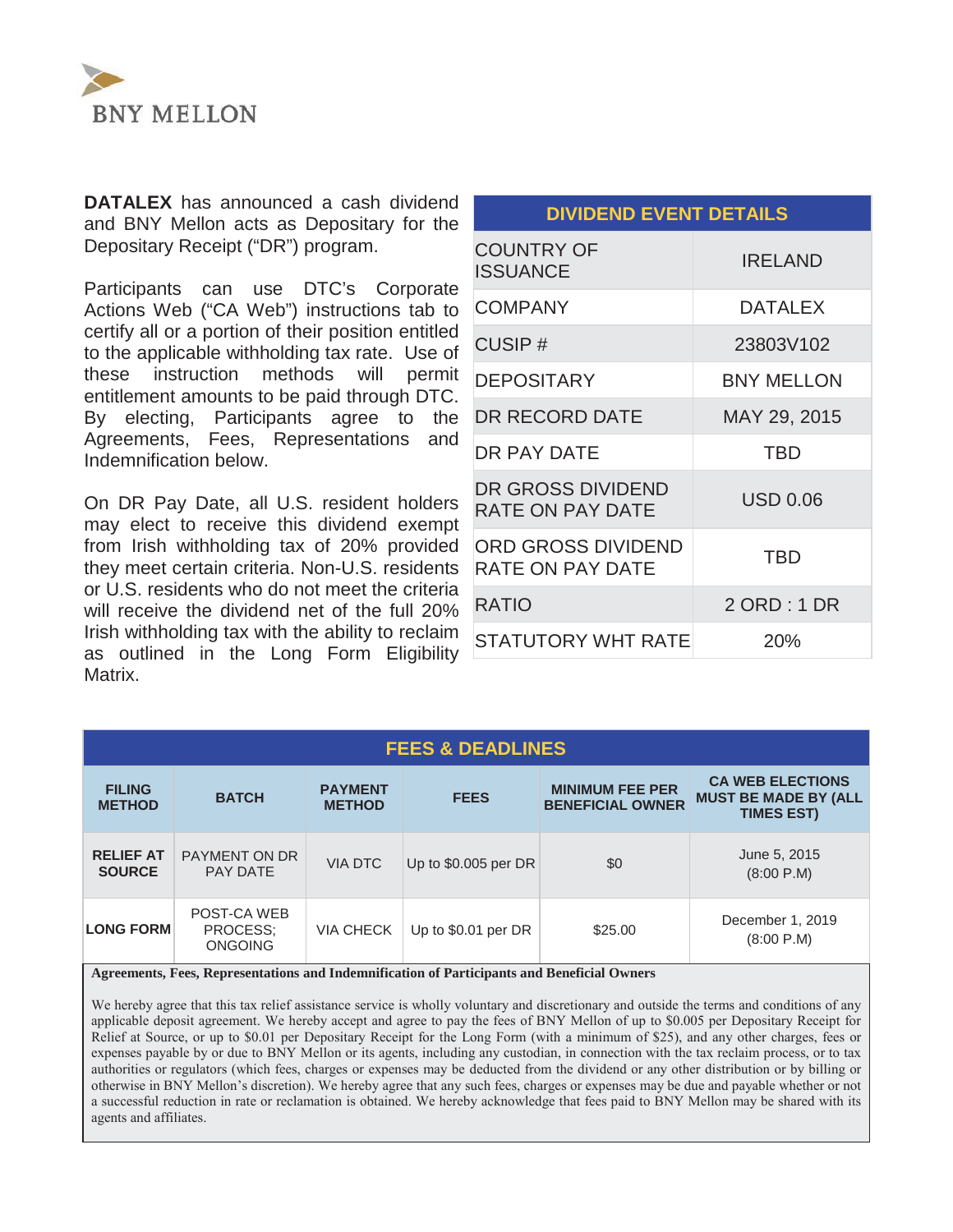We hereby agree that in addition to statutory and documentation requirements, and the deduction of fees, tax relief benefits will be subject to review and approval, and potential audits by the applicable custodian and applicable tax regulators, and that BNY Mellon is not providing any legal, tax, accounting or other professional advice on these matters and has expressly disclaimed any liability whatsoever for any loss howsoever arising from or in reliance hereto. Participants and/or investors should seek advice based upon their own particular circumstances from an independent tax advisor.

We certify that to the best of our knowledge that each of the beneficial owners identified are eligible for the preferential rates as stated and we declare that we have performed all the necessary due diligence to satisfy ourselves as to the accuracy of the information submitted to us by these beneficial owners.

We will be fully liable for any and all claims, penalties and / or interest, including without limitation, any foreign exchange fluctuations associated therewith. BNY Mellon shall not be liable for the failure to secure any tax relief. We expressly agree that BNY Mellon and its agents or affiliates shall not have any liability for, and we shall indemnify, defend and hold each of BNY Mellon and its agents and affiliates harmless from and against, any and all loss, liability, damage, judgment, settlement, fine, penalty, demand, claim, cost or expense (including without limitation fees and expenses of defending itself or enforcing this agreement) arising out of or in connection herewith.

| <b>RELIEF AT SOURCE (CA WEB) ELIGIBILITY MATRIX</b> |                                                                                             |                                                              |                           |  |  |  |
|-----------------------------------------------------|---------------------------------------------------------------------------------------------|--------------------------------------------------------------|---------------------------|--|--|--|
| <b>RATE</b><br><b>DESCRIPTION</b>                   | <b>DOCUMENTATION</b><br><b>RECLAIM RATE</b><br><b>ELIGIBLE RESIDENTS</b><br><b>REQUIRED</b> |                                                              |                           |  |  |  |
| <b>UNFAVORABLE</b><br>20%                           | 0%                                                                                          | NON-TREATY COUNTRIES & NON-US<br><b>RELEVANT TERRITORIES</b> | <b>NONE</b>               |  |  |  |
| <b>EXEMPT</b><br>$0\%$                              | 20%                                                                                         | U.S. RESIDENT ENTITIES                                       | <b>NONE</b><br>(SEE NOTE) |  |  |  |

Participating in Relief at Source is wholly voluntary and discretionary, however, it is the only way to obtain the reduced withholding tax rate on the payable date.

# **REQUIREMENTS FOR EXEMPT ELECTIONS**

| <b>ELECTION CATEGORY</b> | <b>DESCRIPTION / CLARIFICATION</b>                                                                                                                                                                                                                                                                                                                                                   |
|--------------------------|--------------------------------------------------------------------------------------------------------------------------------------------------------------------------------------------------------------------------------------------------------------------------------------------------------------------------------------------------------------------------------------|
| <b>U.S. RESIDENTS</b>    | The direct beneficial owner of the shares to be paid at the exempt rate has a valid U.S. address on<br>the participant's books and records on the record date. The participant is not required to provide a<br>U.S. Certification of Residency (Form 6166) but must have a valid U.S. address on their books<br>which has been certified by the beneficial owner through a W-9 Form. |

# **Special Notes on U.S. Entities That Are Ineligible To Claim Through CA Web**

U.S. Partnerships and Trusts are entitled for tax relief via CA Web as follows:

# U.S. PARTNERSHIPS

For Irish Dividend Withholding Tax ("DWT") purposes, a partnership is viewed as a U.S. resident only to the extent that all of the partnership's underlying partners are U.S. residents. If all partners are U.S. residents, the partnership is entitled to exemption from DWT. If at least one partner is not a U.S. resident, no part of the partnership's position is entitled to exemption from DWT.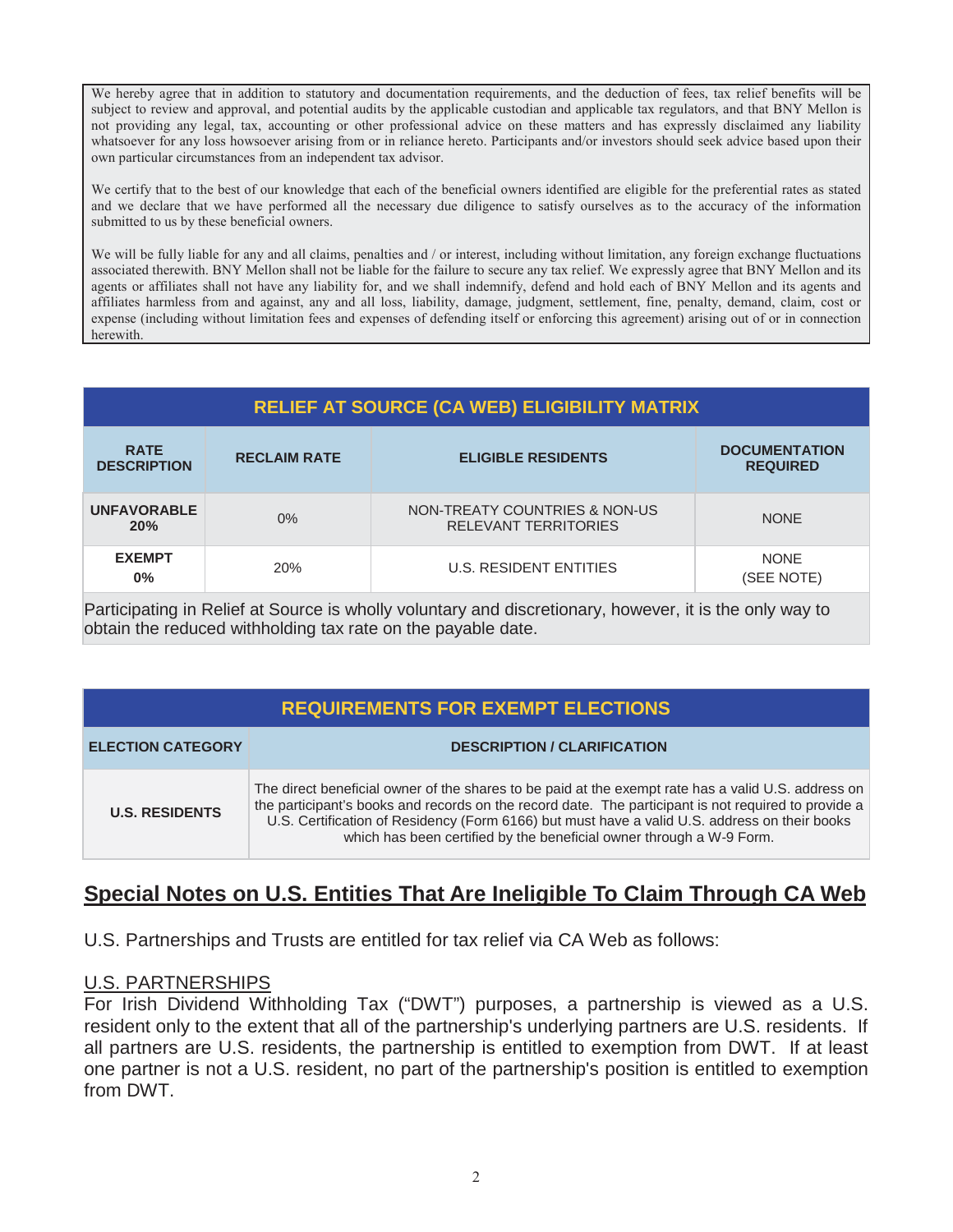Withholding rate with Participant CA Web certification for partnerships whose partners are all U.S. residents: 0%

Withholding rate without Participant CA Web certification and for partnerships with at least 1 partner that is not a U.S. resident: 20%

In instances where the partnership has been taxed at source, the partnership (or a qualifying partner) may apply for a refund via a long form claim. For information on the requirements for filing such a claim, please contact BNY Mellon.

## U.S. TRUSTS

Taxable Trusts (for Irish DWT purposes, "discretionary trusts"): If a trust is taxable at the entity level and is able to obtain an IRS Form 6166 at the level of the trust, it is entitled to exemption from DWT.

Non-taxable trusts (for Irish DWT purposes, "non-discretionary trusts"): If a trust is not taxable at the entity level, eligibility for exemption from DWT depends on the residency of its underlying beneficiaries. If all beneficiaries are U.S. residents, the partnership is entitled to exemption from DWT. If at least one beneficiary is not a U.S. resident, no part of the trust's position is entitled to exemption from DWT and the trust's entire position is subject to the statutory rate of Dividend Withholding Tax.

Withholding rate with Participant CA Web certification for taxable trusts and non-taxable trusts whose beneficiaries are all U.S. residents: 0%

Withholding rate without Participant CA Web certification and for Non-taxable trusts with at least 1 non-U.S. resident: 20%

\*NOTE: The DWT provisions are set out in the (Irish) Taxes Consolidation Act 1997, Sections 172A-172M, as modified by changes therein contained in the (Irish) Finance Bill 2000, Sections 26 to 29.

A dividend withholding tax (DWT) of 20% applies to dividends paid by Republic of Ireland companies from April 6, 1999, however, in the case of DR holders such dividends may be paid at gross, (i.e. without deduction of DWT) where the underlying DR holder's address is:

A United States address on the register of DR maintained by a United States Depositary Bank. BNY Mellon acts as "Depositary Bank" (and acts as "Qualified Intermediary" as defined in Irish legislation\*).

A United States address on the records of a specified intermediary, located in the United States, of the Depositary Bank, through which the dividend is paid. (DTC acts as "Specified Intermediary" as defined in Irish legislation\*).

To ensure that underlying DR holders with U.S. addresses receive their **Datalex** dividends gross please notify DTC, via CA Web, no later than **June 5, 2015**, as to the declaration of the DR amount representing Exempt and Liable DR holders of record date **May 29, 2015**.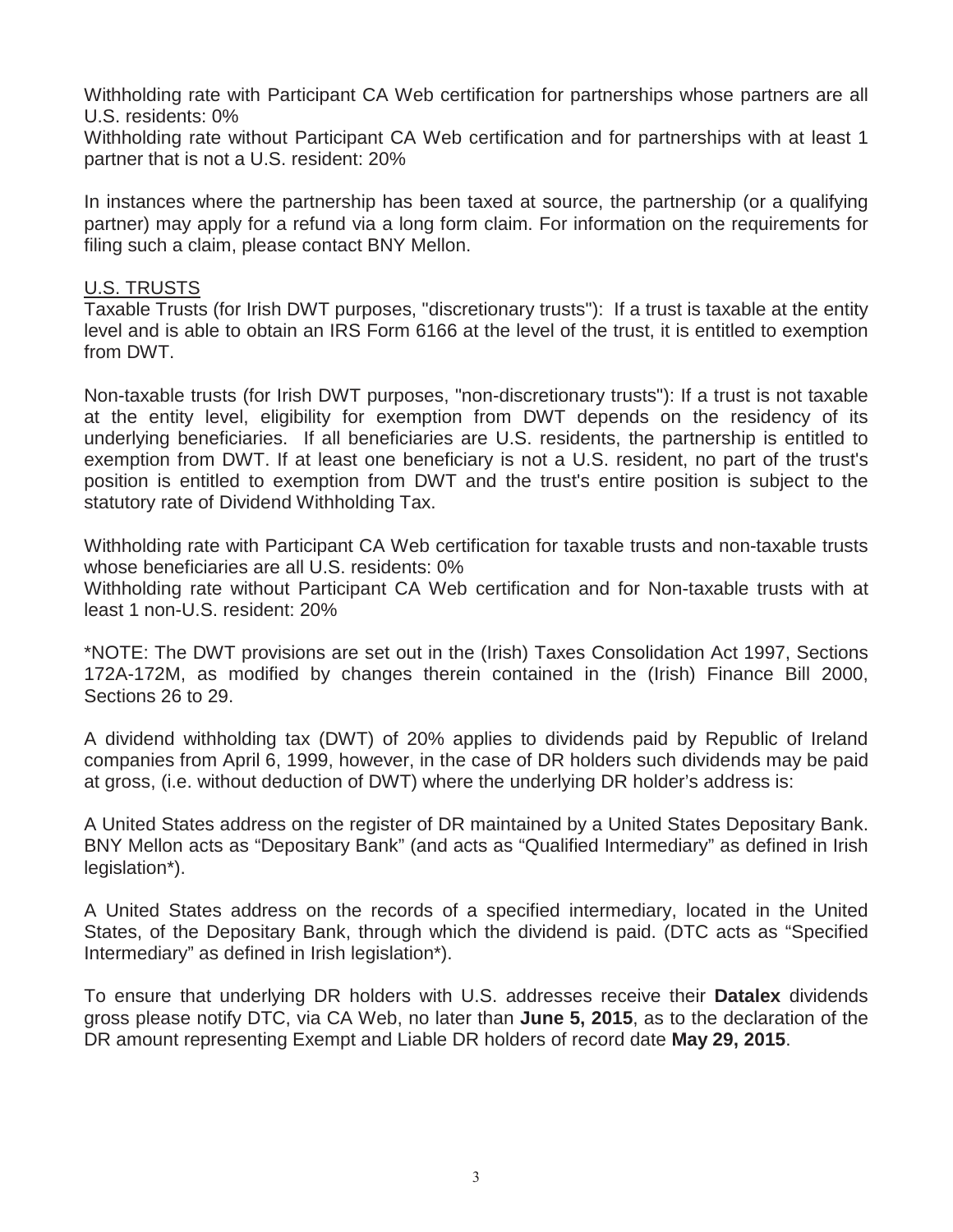| <b>LONG FORM ELIGIBILITY MATRIX</b>                             |                               |                                                                                                                                                                                                                                                                                                                                                                                                                                                                                                                                                                                                                                                                                                                                                                                                |                                                                                                                                                                                                                             |  |  |
|-----------------------------------------------------------------|-------------------------------|------------------------------------------------------------------------------------------------------------------------------------------------------------------------------------------------------------------------------------------------------------------------------------------------------------------------------------------------------------------------------------------------------------------------------------------------------------------------------------------------------------------------------------------------------------------------------------------------------------------------------------------------------------------------------------------------------------------------------------------------------------------------------------------------|-----------------------------------------------------------------------------------------------------------------------------------------------------------------------------------------------------------------------------|--|--|
| <b>RATE</b><br><b>DESCRIPTION</b>                               | <b>RECLAIM</b><br><b>RATE</b> | <b>ELIGIBLE RESIDENTS</b>                                                                                                                                                                                                                                                                                                                                                                                                                                                                                                                                                                                                                                                                                                                                                                      | <b>DOCUMENTATION</b><br><b>REQUIRED</b>                                                                                                                                                                                     |  |  |
| <b>EXEMPT U.S.</b><br>0%                                        | 20%                           | <b>U.S. RESIDENT ENTITIES</b><br>(CLAIMED UNFAVORABLE THROUGH CA WEB)                                                                                                                                                                                                                                                                                                                                                                                                                                                                                                                                                                                                                                                                                                                          | <b>1. COVER LETTER</b><br>2. DTC PARTICIPANT<br>POWER OF ATTORNEY                                                                                                                                                           |  |  |
| <b>EXEMPT</b><br>NON-U.S.<br>0%                                 | 20%                           | ALBANIA, ARMENIA, AUSTRALIA, AUSTRIA, BAHRAIN,<br>BELARUS, BELGIUM, BOSNIA & HERZEGOVINA,<br>BOTSWANA, BULGARIA, CANADA, CHILE, CHINA,<br>CROATIA, CYPRUS, CZECH REPUBLIC, DENMARK,<br>EGYPT, ESTONIA, ETHIOPIA, FINLAND, FRANCE,<br>GEORGIA, GERMANY, GREECE, HONG KONG,<br>HUNGARY, ICELAND, INDIA, ISRAEL, ITALY, JAPAN,<br>KOREA, KUWAIT, LATVIA, LITHUANIA, LUXEMBOURG,<br>MACEDONIA, MALAYSIA, MALTA, MEXICO, MOLDOVA,<br>MONTENEGRO, MORROCO, THE NETHERLANDS, NEW<br>ZEALAND, NORWAY, PAKISTAN, PANAMA, POLAND,<br>PORTUGAL, QATAR, ROMANIA, RUSSIA, SAUDI<br>ARABIA, SERBIA, SINGAPORE, SLOVAK REPUBLIC,<br>SLOVENIA, SOUTH AFRICA, SPAIN, SWEDEN,<br>SWITZERLAND, THAILAND, THE REPUBLIC OF<br>TURKEY, UKRAINE, UNITED ARAB EMIRATES, UNITED<br>KINGDOM, UZBEKISTAN, VIETNAM, ZAMBIA | 1. COVER LETTER<br>2. DTC PARTICIPANT<br>POWER OF ATTORNEY<br>3. BENEFICIAL OWNER<br>POWER OF ATTORNEY<br>4. DIVIDEND<br><b>WITHHOLDING TAX</b><br><b>REFUND CLAIM FORM</b><br>5. NON-RESIDENT V2<br><b>FORM</b>            |  |  |
| <b>EXEMPT</b><br><b>ELIGIBLE IRISH</b><br><b>ENTITIES</b><br>0% | 20%                           | IRISH RESIDENT COMPANIES, PENSION SCHEMES,<br><b>QUALIFYING EMPLOYEE SHARE OWNERSHIP</b><br>TRUSTS, COLLECTIVE INVESTMENT UNDERTAKINGS<br>OR CHARITIES                                                                                                                                                                                                                                                                                                                                                                                                                                                                                                                                                                                                                                         | <b>1. COVER LETTER</b><br>2. DTC PARTICIPANT<br>POWER OF ATTORNEY<br>3. BENEFICIAL OWNER<br>POWER OF ATTORNEY<br>4. DIVIDEND<br><b>WITHHOLDING TAX</b><br>REFUND CLAIM FORM<br>5. COMPOSITE RESIDENT<br>V <sub>3</sub> FORM |  |  |

| <b>DESCRIPTION OF VARIOUS DOCUMENTATION</b>                   |                                                                                                                                                                                                                                                                                  |                                  |                                                              |  |  |  |
|---------------------------------------------------------------|----------------------------------------------------------------------------------------------------------------------------------------------------------------------------------------------------------------------------------------------------------------------------------|----------------------------------|--------------------------------------------------------------|--|--|--|
| <b>DOCUMENT NAME</b>                                          | <b>DESCRIPTION</b>                                                                                                                                                                                                                                                               | <b>ORIGINAL /</b><br><b>COPY</b> | <b>SIGNATURE</b><br><b>REQUIREMENT</b>                       |  |  |  |
| <b>COVER LETTER</b><br>(APPENDIX A)                           | Cover letter required for all long-form claims                                                                                                                                                                                                                                   | <b>ORIGINAL</b>                  | DTC PARTICPANT                                               |  |  |  |
| <b>DWT REFUND</b><br><b>CLAIM FORM</b>                        | Claim for repayment of Irish tax on dividends form.                                                                                                                                                                                                                              | <b>ORIGINAL</b>                  | DTC PARTICPANT OR<br><b>FINAL BENEFICIAL</b><br><b>OWNER</b> |  |  |  |
| <b>NON-RESIDENT V2</b><br><b>FORM</b>                         | Irish dividend withholding tax exemption declaration form<br>for non-U.S relevant territory beneficial owners. This form<br>needs to be certified by the beneficial owner's local tax<br>office for non-U.S. entities.                                                           | <b>ORIGINAL</b>                  | DTC PARTICPANT OR<br><b>FINAL BENEFICIAL</b><br><b>OWNER</b> |  |  |  |
| <b>COMPOSITE</b><br><b>RESIDENT V3 FORM</b>                   | Irish dividend withholding tax exemption declaration form<br>for eligible Irish beneficial owners.                                                                                                                                                                               | <b>ORIGINAL</b>                  | DTC PARTICPANT OR<br><b>FINAL BENEFICIAL</b><br><b>OWNER</b> |  |  |  |
| <b>BENEFICIAL</b><br><b>OWNER POWER OF</b><br><b>ATTORNEY</b> | A document issued by the beneficial owner to the DTC<br>Participant if the Participant is signing the Dividend<br>Withholding Tax Refund Claim Form or Non-Resident V2<br>form on behalf of the beneficial owner. This document<br>must be on the beneficial owner's letterhead. | <b>COPY</b>                      | <b>FINAL BENEFICIAL</b><br><b>OWNER</b>                      |  |  |  |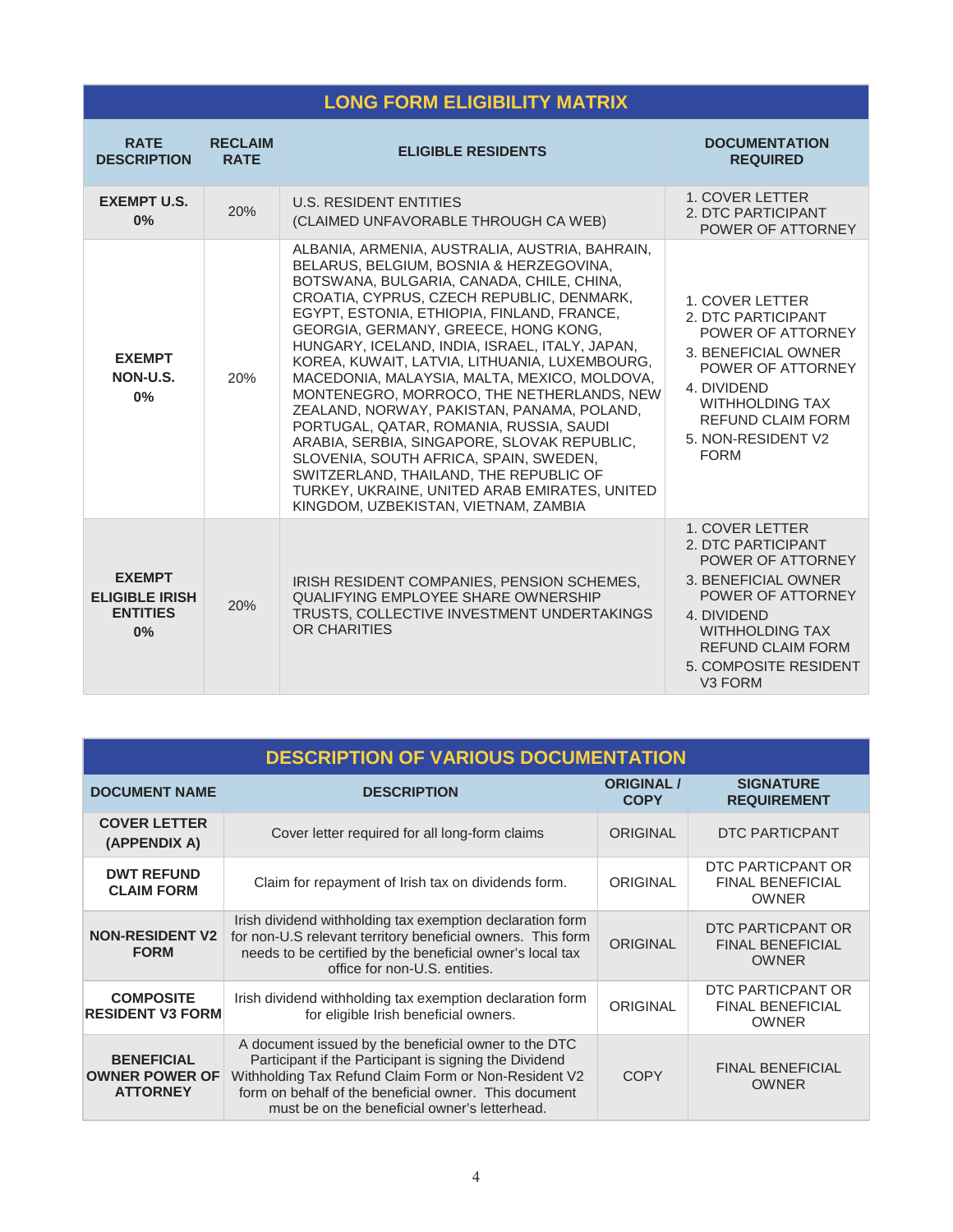| DTC PARTICIPANT<br><b>POWER OF</b><br><b>ATTORNEY</b><br>(APPENDIX B) | A document issued by the DTC Participant to the<br>Depositary authorizing the Depositary to file the long form<br>reclaim and receive payment on the Participant's behalf.<br>This document must be on the DTC Participant's<br>letterhead. | COPY | DTC PARTICIPANT |
|-----------------------------------------------------------------------|---------------------------------------------------------------------------------------------------------------------------------------------------------------------------------------------------------------------------------------------|------|-----------------|
|-----------------------------------------------------------------------|---------------------------------------------------------------------------------------------------------------------------------------------------------------------------------------------------------------------------------------------|------|-----------------|

| <b>CONTACT DETAILS</b>     |                                                  |  |  |  |
|----------------------------|--------------------------------------------------|--|--|--|
| <b>PRIMARY CONTACT</b>     | <b>LAURA GALLO</b>                               |  |  |  |
| DOMESTIC PHONE (U.S.)      | 1-800-915-3536                                   |  |  |  |
| DOMESTIC FAX (U.S.)        | 1-800-985-3536                                   |  |  |  |
| <b>INTERNATIONAL PHONE</b> | 1-212-747-9100                                   |  |  |  |
| <b>INTERNATIONAL FAX</b>   | 1-212-747-0029                                   |  |  |  |
| <b>EMAIL ADDRESS</b>       | LAURA_GALLO@GLOBETAX.COM                         |  |  |  |
| <b>COMPANY</b>             | <b>GLOBETAX AS AGENT FOR BNY MELLON</b>          |  |  |  |
| <b>STREET ADDRESS</b>      | 90 BROAD STREET, 16th FLOOR<br>ATTN: LAURA GALLO |  |  |  |
| CITY/STATE/ZIP             | NEW YORK, NY 10004                               |  |  |  |
| ADDITIONAL CONTACTS        | <b>APRIL RICHLAND</b>                            |  |  |  |

# **ESP**

powered by **GLOBETAX** 

**BNY Mellon offers ESP powered by GlobeTax, which allows for the secure and simplified transfer of beneficial owner level data from the Participant to BNY Mellon, and creates applicable documentation on the Participant's behalf. These claims should be submitted through the following website:**

**https://esp.globetax.com**

**Please use the above contact information if you have any questions about this process. This system is available for Long Form claims.**

| <b>FREQUENTLY ASKED QUESTIONS (FAQs)</b>                                                        |                                                                                                                                                                                                                                                                                                                                                                                   |  |  |  |
|-------------------------------------------------------------------------------------------------|-----------------------------------------------------------------------------------------------------------------------------------------------------------------------------------------------------------------------------------------------------------------------------------------------------------------------------------------------------------------------------------|--|--|--|
| <b>QUESTION</b>                                                                                 | <b>ANSWER</b>                                                                                                                                                                                                                                                                                                                                                                     |  |  |  |
| WHAT IS THE DIFFERENCE BETWEEN THE V2 FORMS A,<br>B, AND C AND WHICH ONE NEEDS TO BE COMPLETED? | THE V2 FORMS A, B, AND C EACH PERTAIN TO<br>DIFFERENT ENTITY TYPES AND SHOULD BE SELECTED<br>BASED ON THE STRUCTURE OF THE FINAL<br>BENEFICIARY, QUALIFYING NON-RESIDENT<br>INDIVIDUALS MUST USE THE V2A, QUALIFYING NON-<br>RESIDENT COMPANIES MUST USE THE V2B, AND ALL<br>OTHER QUALIFYING NON-RESIDENT PERSONS (NOT<br>BEING AN INDIVIDUAL OR A COMPANY) MUST USE THE<br>V2C. |  |  |  |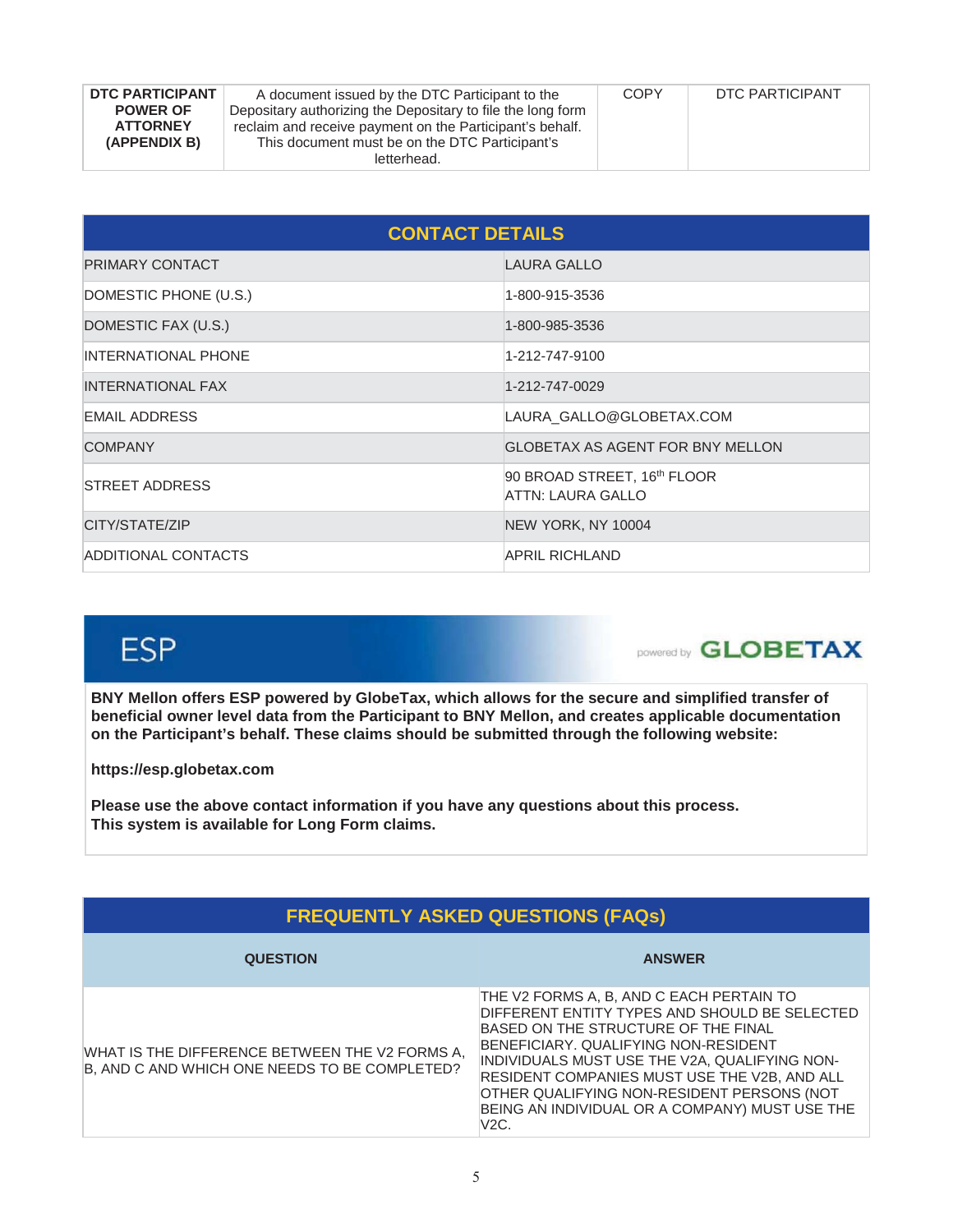| CAN I SUBMIT A TRUST AGREEMENT IN LIEU OF A POA<br>SIGNED BY THE BENEFICIAL OWNER?                                                                                         | YES, BUT A LIMITED POA SIGNED BY THE PARTICIPANT<br>MUST BE ACCOMPANIED BY THE TRUST AGREEMENT.                                                                                                                                                                                                                                                                                                                                                                                                                                                                                                                                                                                                                                                 |
|----------------------------------------------------------------------------------------------------------------------------------------------------------------------------|-------------------------------------------------------------------------------------------------------------------------------------------------------------------------------------------------------------------------------------------------------------------------------------------------------------------------------------------------------------------------------------------------------------------------------------------------------------------------------------------------------------------------------------------------------------------------------------------------------------------------------------------------------------------------------------------------------------------------------------------------|
| HOW LONG DOES IT TAKE FOR LONG-FORM CLAIMS TO<br><b>BE PAID?</b>                                                                                                           | WE ESTIMATE IT TAKES 4 MONTHS FOR LONG FORM<br><b>CLAIMS TO BE PAID.</b>                                                                                                                                                                                                                                                                                                                                                                                                                                                                                                                                                                                                                                                                        |
| DOES THE LONG-FORM PROCESS HAVE A MINIMUM<br>POSITION REQUIRMENT PER BENEFICIAL OWNER?                                                                                     | NO, THERE IS A MINIMUM FEE OF \$25 PER BENEFICIAL<br>OWNER WHICH MAY BE WAIVED ON AN EXCEPTIONAL<br>BASIS FOR CLIENTS RECLAIMING LESS THAN \$50. IN<br>SUCH INSTANCES A FEE OF 50% OF THE RECLAIMED<br>AMOUNT WILL BE APPLIED.                                                                                                                                                                                                                                                                                                                                                                                                                                                                                                                  |
| WHAT IS THE STATUTE OF LIMITATIONS FOR FILING<br><b>IRISH RECLAIMS?</b>                                                                                                    | IT IS 4 YEARS FROM THE END OF THE YEAR IN WHICH<br>THE DIVIDEND PAID. CLAIMS RECEIVED AFTER OUR<br>SUBMISSION DEADLINE WILL BE FILED ON A BEST<br>EFFORT BASIS.                                                                                                                                                                                                                                                                                                                                                                                                                                                                                                                                                                                 |
| WHAT HAPPENS IF THE PARTICIPANT DOES NOT MAKE A ALL SHARES WILL BE WITHHELD AT THE 20% TAX RATE.<br>CA WEB ELECTION WITHIN THE SPECIFIED CA WEB<br><b>ELECTION WINDOW?</b> | YOU WILL HAVE AN OPPORTUNITY TO FILE LONG-FORM<br>IF THIS TRANSPIRES.                                                                                                                                                                                                                                                                                                                                                                                                                                                                                                                                                                                                                                                                           |
| WILL BNY MELLON ACCEPT CLAIMS FILED DIRECTLY TO<br>THEM BY THE BENEFICIAL OWNERS?                                                                                          | NO, BNY MELLON ONLY ACCEPTS CLAIMS FILED BY THE<br>DTC PARTICIPANT WHO WAS HOLDING THE SECURITIES<br>THROUGH DTC AND ONLY TO THE EXTENT THAT DTC<br>HAS REPORTED THESE HOLDINGS TO US AS VALID<br>RECORD DATE HOLDINGS. BENEFICIAL OWNERS ARE<br>REQUIRED TO FILE THEIR CLAIMS THROUGH THE<br>CUSTODY CHAIN TO THE DTC PARTICIPANT OF<br>RECORD. ALL CLAIMS NOT RECEIVED DIRECTLY FROM<br>THE DTC PARTICIPANT WILL BE RETURNED TO THE<br>BENEFICIAL OWNER.                                                                                                                                                                                                                                                                                      |
| IS THE PROCESS FOR TAX RELIEF OFFERED BY BNY<br>MELLON AN OPTIONAL PROCESS?                                                                                                | YES, THIS IS A DISCRETIONARY, OPTIONAL SERVICE,<br>HOWEVER, IN THE IRISH MARKET; THE IRISH REVENUE<br>COMMISSIONERS WILL NOT ACCEPT CLAIMS FROM<br>ANYONE EXCEPT BNY MELLON WITHOUT A PROPER<br>CERTIFICATION OF PAYMENT ISSUED BY BNY MELLON<br>WHICH VALIDATES THE RECORD DATE POSITIONS<br>CLAIMED. CLAIMS SUCH AS CLAIMS FILED UNDER A<br>EUROPEAN COURT OF JUSTICE ("ECJ") RULING MAY BE<br>FILED DIRECTLY TO THE IRISH REVENUE<br>COMMISSIONERS WITH A PROPER TAX<br>VOUCHER/CERTIFICATION OF PAYMENT ISSUED BY BNY<br>MELLON. THESE FORMS ALSO MUST BE SECURED BY<br>BNY MELLON AND ARE SUBJECT TO A FEE OF \$0.01 PER<br>DEPOSTARY RECEIPT.                                                                                             |
| IS THIS LONG FORM PROCESS FREE OF CHARGE?                                                                                                                                  | <b>NO. THIS TAX RECLAIM ASSISTANCE SERVICE IS</b><br>WHOLLY VOLUNTARY AND DISCRETIONARY AND<br>OUTSIDE THE TERMS AND CONDITIONS OF ANY<br>APPLICABLE DEPOSIT AGREEMENT. FEES WILL BE<br>CHARGED FOR THIS ASSISTANCE SERVICE OF UP TO<br>\$0.01 PER DEPOSITARY RECEIPT WITH A MINIMUM OF<br>\$25.00. RECLAIMS RECEIVED POST DEADLINE CANNOT<br>BE ASSURED AND MAY BE SUBJECT TO A CUSTODIAL<br>FEE AND ANY OTHER CHARGES, FEES OR EXPENSES<br>PAYABLE BY OR DUE TO BNY MELLON OR ITS AGENTS,<br>INCLUDING THE CUSTODIAN OR AUTHORITIES. IN<br>ADDITION, CHARGES MAY APPLY TO ANY LONG FORM<br>CLAIMS REJECTED OR NOT ACCEPTED BY THE IRISH<br>REVENUE COMMISSIONERS. FEES PAID TO BNY<br>MELLON MAY BE SHARED WITH ITS AGENTS AND<br>AFFILIATES. |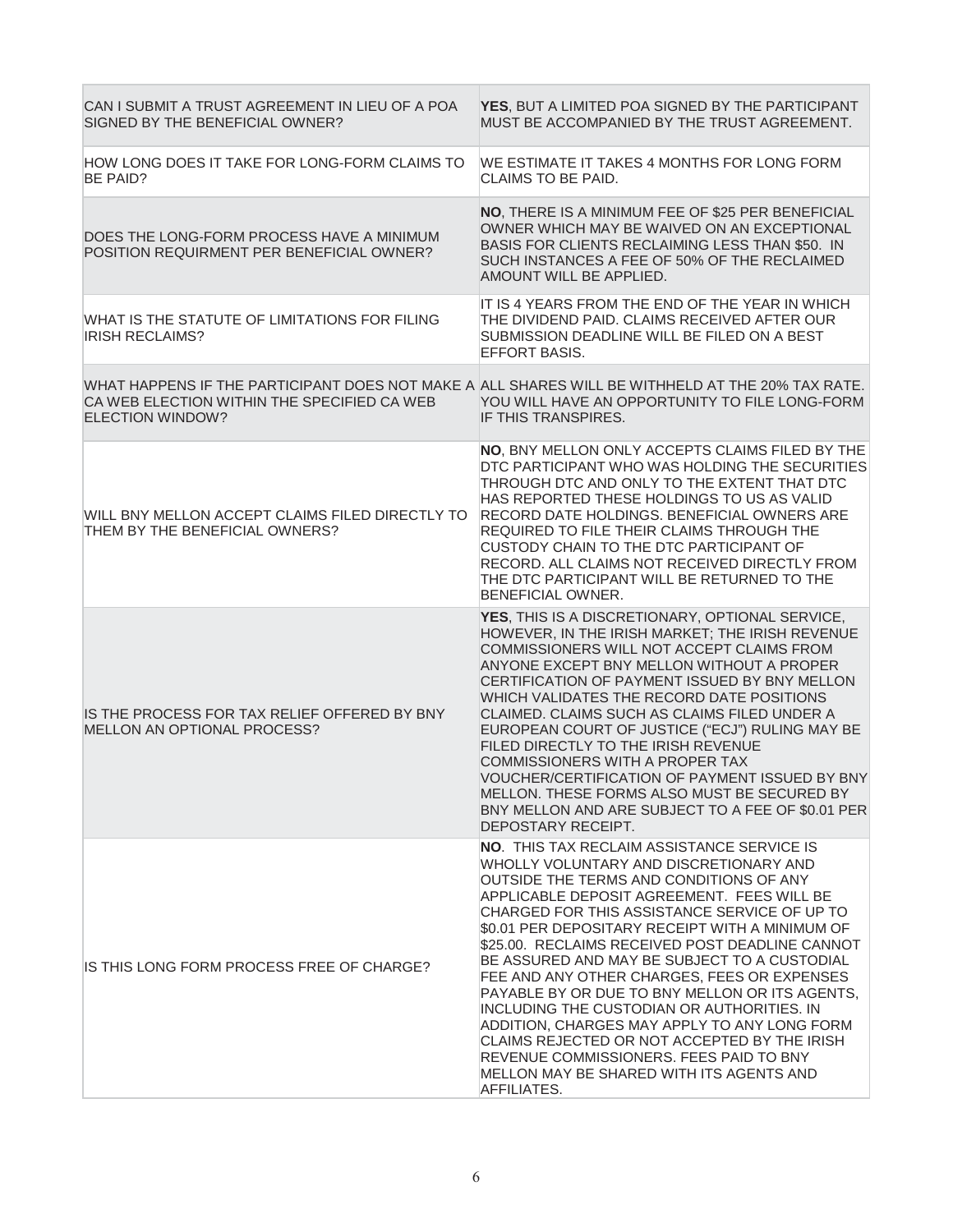#### **\*NOTE: Participants using the DTC CA Web system agree that the following criteria have been met:**

- 1. The Participant has determined that the direct beneficial owner of the shares (individual or legal entity) is a resident of the United States who is eligible for the 0% Irish withholding tax rate. The direct beneficial owner of the shares to be paid at the exempt rate has a U.S. address on the participant's books and records. (For these beneficial owners, supporting documentation for CA Web certification of the exempt rate consists of the books and records of the participant, showing a U.S. address for the direct beneficial owner, and need not be supported by a certificate of U.S. tax residence or by an application for exemption from Irish dividend withholding tax.) This is not tax advice. Please consult your tax advisor.
- 2. The Participant hereby certifies that it will indemnify BNY Mellon (and its agents) for any liability it may incur as a result of reliance upon information provided by such Participant in connection with a CA Web election, a claim for refund, or a failure to provide information requested by the Irish Tax Authorities**.** BNY Mellon shall not be liable for any failure to secure a refund.
- 3. The Participant shall be liable for any loss due to foreign exchange fluctuations.
- 4. The Participant agrees to immediately return to BNY Mellon any funds erroneously received as a result of an improper CA Web election or refund claim. In addition, the Participant agrees to pay any interest, additions to tax or penalties thereon.

#### **Warning and Disclaimer**

BNY Mellon will not be responsible for the truth or accuracy of any submissions received by it and all Participants and holders, whether or not following the procedures set forth herein or otherwise submitting any information, agree to indemnify and hold harmless BNY Mellon and its agents for any and all losses, liabilities and fees (including reasonable fees and expenses of counsel) incurred by any of them in connection herewith or arising herefrom. BNY Mellon and its agents will be relying upon the truth and accuracy of any and all submissions received by them in connection with the tax relief process and shall hold all participants and DR holders liable and responsible for any losses incurred in connection therewith or arising there from. There is no guarantee that the applicable tax authorities will accept submissions for relief. Neither BNY Mellon nor its agents shall be responsible or liable to any holders of DRs in connection with any matters related to, arising from, or in connection with the tax relief process described herein. See also "**Agreements, Fees, Representations and Indemnification**" above.

All tax information contained in this Important Notice is based on a good faith compilation of information obtained and received from multiple sources. The information is subject to change. Actual deadlines frequently vary from the statutory deadlines because of local market conditions and advanced deadlines set by local agents. To mitigate risk it is strongly advised that DTC Participants file their claims as soon as possible as the depositary and/or their agents will not be liable for claims filed less than six months before the specified deadline. In the event that local market rules, whether implemented by a local agent or a Tax Authority, conflict with the information provided in the important notice, either prior to or after publication, the local market rules will prevail.

#### \*IRISH INDIVIDUALS **DO NOT** QUALIFY FOR 20% REFUND.

#### **\*\*THE BENEFICIAL OWNER MUST NOT BE CONTROLLED OR OWNED BY IRISH RESIDENTS**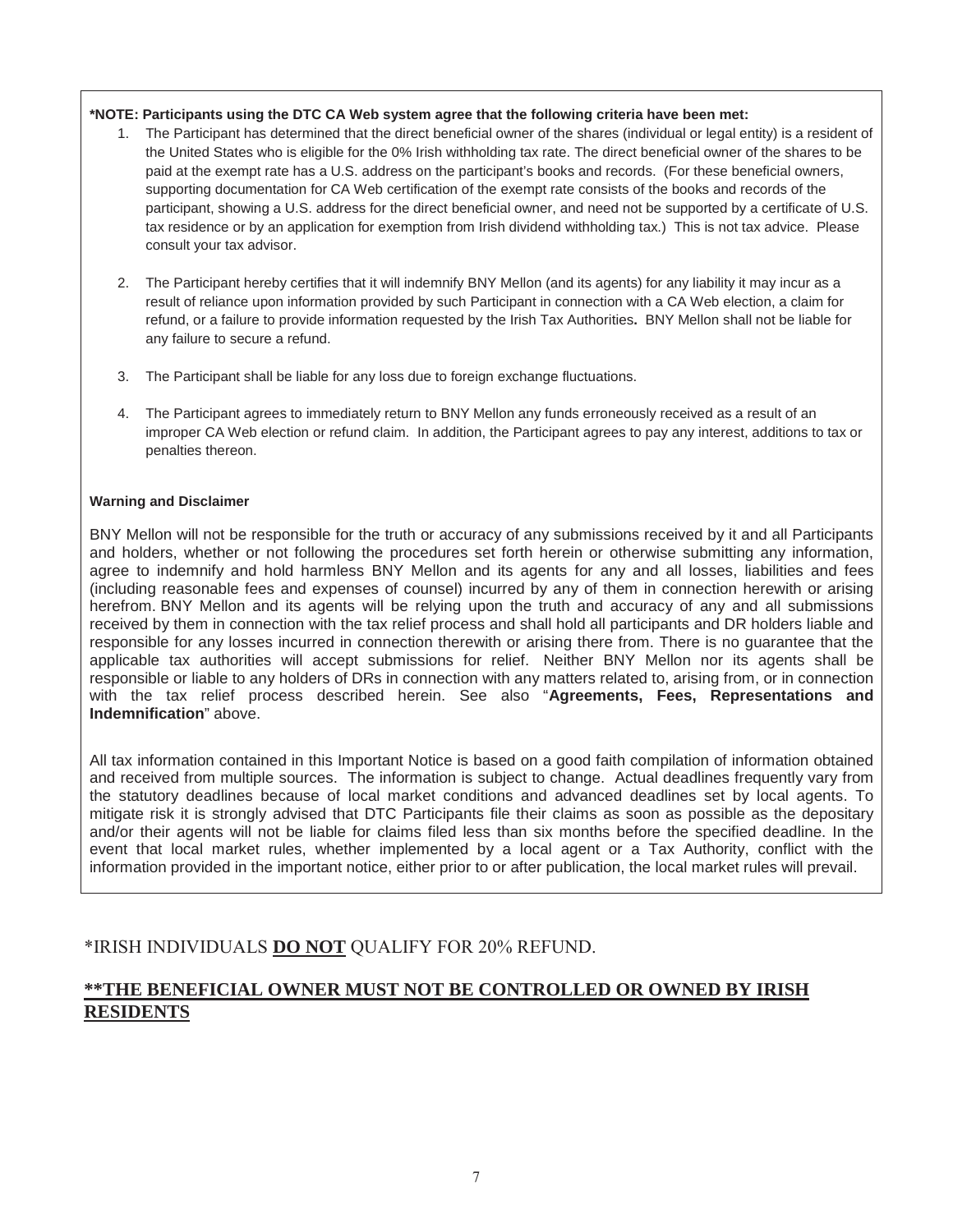## **APPENDIX A – COVER LETTER**

#### **(DTC Participant's Letterhead)**

GlobeTax as agent for BNY Mellon 90 Broad Street, 16th Floor New York, New York 10004-2205 Phone: 1-800-915-3536 Fax: 1-800-985-3536 ATTN: Irish Reclaims

## **Re: Withholding Certification for DATALEX ; CUSIP# 23803V103**

We, <DTC Participant Name>, a Specified Intermediary (SI) by virtue of our agreement with DTC, also known under DTC participant number **<0000>,** acting on behalf of the beneficial owners of the DR income specified below claim repayment of **XXX EUR.** This repayment is in respect of DWT deducted from a relevant distribution made by **DATALEX (Cusip: 23803V103)** on the record date of **29 MAY 2015** We declare that the beneficial owners of the dividends to which this repayment claim relates are entitled to receive the distribution without the deduction of DWT in accordance with Chapter 8A, Part 6 of the Taxes Consolidation Act, 1997 due to **<Beneficial Owners Country of Residence>** membership in the EU or because of an existing Double Taxation Treaty between <Beneficial **Owners' Country of Residence>** and Ireland. In addition, we hereby state that these shares are held in a nominee capacity only and we therefore receive no beneficial interest from them; all monies repaid by Revenue will be paid to the underlying beneficial owners.

Below is the list of beneficial owners and their respective holdings, which total **<Number of DRs held>** DRs. *Please note the ratio for this dividend of Ordinary shares to DRs is 2 : 1.* The information is as follows:

| <b>Beneficial Owner Name</b> | <b>Address</b> | <b>Taxpayer I.D. Number</b> | # of $DR(s)$ | # of Ordinary Shares |
|------------------------------|----------------|-----------------------------|--------------|----------------------|
|                              |                |                             |              |                      |
|                              |                |                             |              |                      |
| -3.                          |                |                             |              |                      |
| -4.                          |                |                             |              |                      |
| -5.                          |                |                             |              |                      |
|                              |                |                             |              |                      |

We ask that BNY Mellon apply to the Irish Revenue Commissioners for the reduced withholding tax rate on the above beneficial owners' behalf. Please contact the undersigned at **[SIGNATORY'S TELEPHONE NUMBER]** or via email at **[SIGNATORY'S EMAIL ADDRESS]** should you have any questions.

We hereby agree that this tax reclaim assistance service is wholly voluntary and discretionary and outside the terms and conditions of any applicable deposit agreement. We hereby accept and agree to pay the fees of BNY Mellon of up to \$0.01 per Depositary Receipt for standard Long Form tax reclaim (with a minimum of \$25.00), and any other charges, fees or expenses payable by or due to BNY Mellon or its agents, including any custodian, in connection with the tax reclaim process, or to tax authorities or regulators (which fees, charges or expenses may be deducted from the dividend or any other distribution or by billing or otherwise in BNY Mellon's discretion). We hereby agree that any such fees, charges or expenses may be due and payable whether or not a successful reduction in rate or reclamation is obtained. We hereby acknowledge that fees paid to BNY Mellon may be shared with its agents and affiliates.

We hereby agree that in addition to statutory and documentation requirements, and the deduction of fees, tax relief benefits will be subject to review and approval, and potential audits by the applicable custodian and applicable tax regulators, and that BNY Mellon is not providing any legal, tax, accounting or other professional advice on these matters and has expressly disclaimed any liability whatsoever for any loss howsoever arising from or in reliance hereto. Participants and/or investors should seek advice based upon their own particular circumstances from an independent tax advisor.

We certify that to the best of our knowledge that each of the beneficial owners identified hereby are eligible for the preferential rates as stated and we declare that we have performed all the necessary due diligence to satisfy ourselves as to the accuracy of the information submitted to us by these beneficial owners.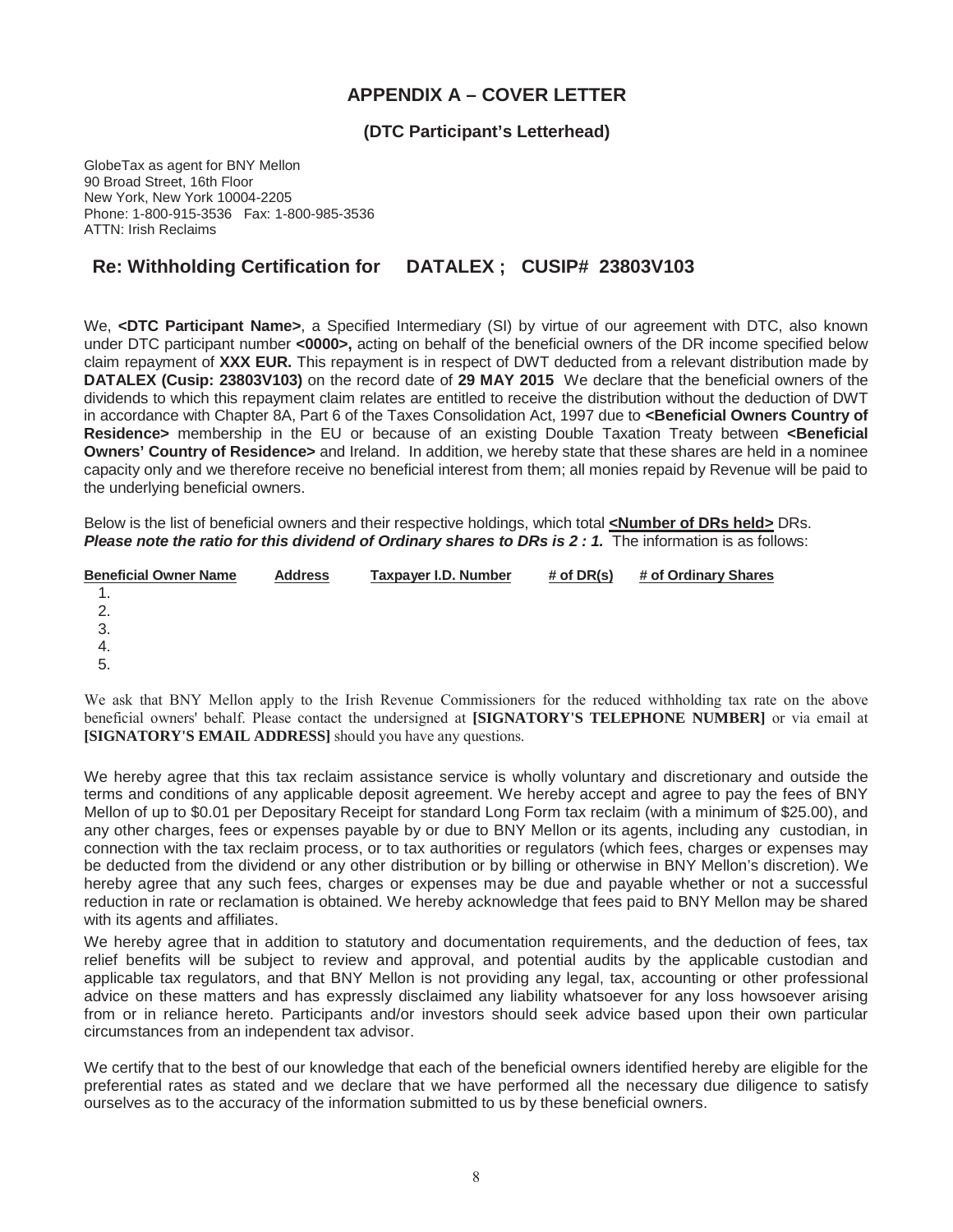We will be fully liable for any and all claims, penalties and / or interest, including without limitation, any foreign exchange fluctuations associated therewith. BNY Mellon shall not be liable for the failure to secure any tax relief. We expressly agree that BNY Mellon and its agents or affiliates shall not have any liability for, and we shall indemnify, defend and hold each of BNY Mellon and its agents and affiliates harmless from and against, any and all loss, liability, damage, judgment, settlement, fine, penalty, demand, claim, cost or expense (including without limitation fees and expenses of defending itself or enforcing this agreement) arising out of or in connection herewith.

Sincerely,

 $\leq$ Signature of authorized signatory for DTC Participant $\geq$ 

#### **[NAME AND TITLE OF AUTHORIZED OFFICER FOR DTC PARTICIPANT]**

PAYMENT ADDRESS: **\_\_\_\_\_\_\_\_\_\_\_\_\_\_\_\_\_\_\_\_\_\_\_\_\_\_\_**

 **\_\_\_\_\_\_\_\_\_\_\_\_\_\_\_\_\_\_\_\_\_\_\_\_\_\_ \_\_\_\_\_\_\_\_\_\_\_\_\_\_\_\_\_\_\_\_\_\_\_\_\_\_**

 $\mathcal{L}_\text{max} = \frac{1}{2} \sum_{i=1}^{n} \frac{1}{2} \sum_{i=1}^{n} \frac{1}{2} \sum_{i=1}^{n} \frac{1}{2} \sum_{i=1}^{n} \frac{1}{2} \sum_{i=1}^{n} \frac{1}{2} \sum_{i=1}^{n} \frac{1}{2} \sum_{i=1}^{n} \frac{1}{2} \sum_{i=1}^{n} \frac{1}{2} \sum_{i=1}^{n} \frac{1}{2} \sum_{i=1}^{n} \frac{1}{2} \sum_{i=1}^{n} \frac{1}{2} \sum_{i=1}^{n} \frac{1$